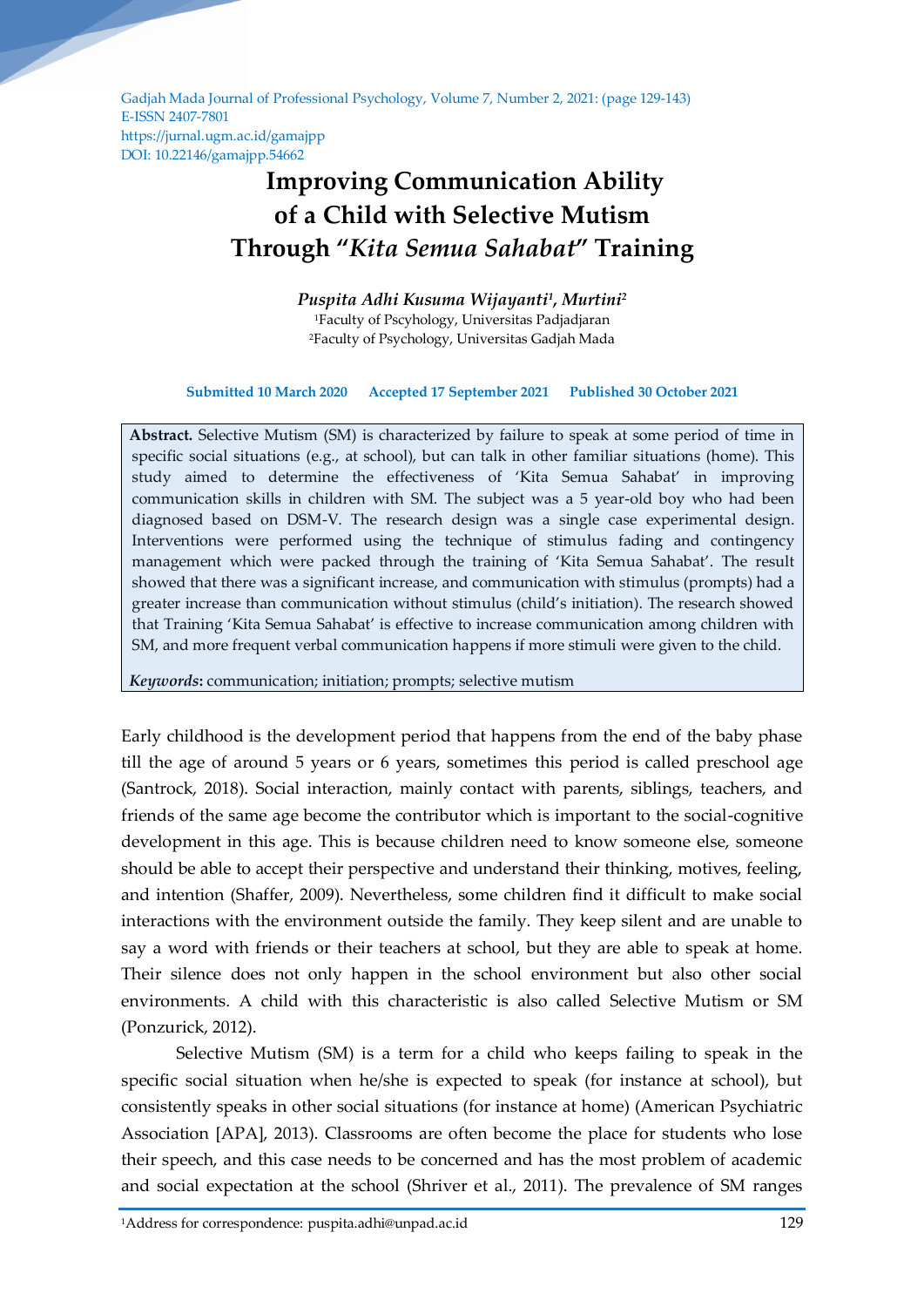from 0.03% to 1%, depending on the sampling setting (e.g. clinic vs school vs general population) and the ages of the individuals in the sample (APA, 2013). The prevalence in a school setting is higher because the classroom becomes a place where anxiety arises and is more frequent among girls than boys (Muris & Ollendick, 2015; Shriver et al., 2011).

Several studies have reported the effects of SM, e.g. may show less social competence in both nonverbal and verbal social situations because of their withdrawal from social interaction (Carbone et al., 2010), and may have difficulty making friends (Diliberto & Kearney, 2016). Not only in the social setting, the effect of SM is also reported in the academic setting. A study found that children with SM got a lower score in the cognitive nonverbal measurement (Manassis et al., 2007), and lower academic performance (Nowakowski et al., 2009). A recent study also found that teachers show a greater difficulty to establish a relationship based on affective closeness with a child affected by SM, compared to that with unaffected children (Longobardi et al., 2019).

Behaviorist theory viewed SM as the negative reinforcement from behavior learning which is reinforced negatively. The child refuses to speak not to attract teachers' attention but as their comfort to the class behavior expectation (Krysanski, 2003). SM is viewed from a behavioral concept as habituation of anxiety that is maintained. The response from increasing anxiety is preventing speaking, hence it can reduce the anxiety, and then the people surrounding him will stop asking them to speak. The reinforcement will make the child think that their silent behavior succeeds in decreasing anxiety. This situation continues and is well maintained (Bergman, 2013).

# **Figure 1.**

*Habituation Pattern of Selective Mutism Child* (Bergman, 2013)



Intervention with SM children aims to reduce their anxiety and increase selfconfidence in a social situation. Forcing the child to speak will not be effective because the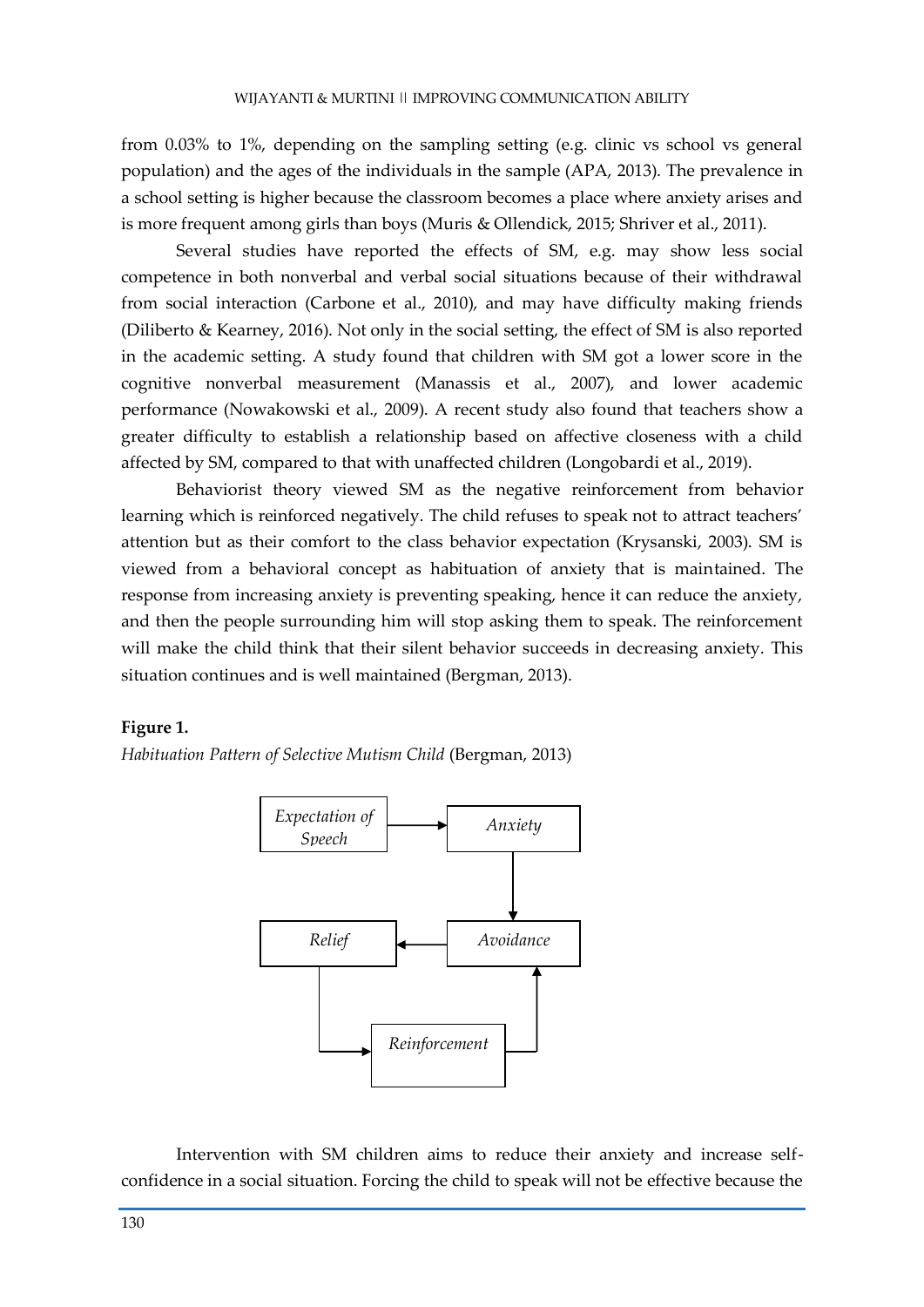ability to speak will appear along when their anxiety decreases and self-confidence increases (Shipon Blum, 2003). The behavioral modification uses treatment; such as: shaping, stimulus fading, contingency management, and positive reinforcement; intended to reduce their anxiety, increase self-confidence and promote speaking (Fernandez & Sugay, 2016). Some researchers reported the effectiveness of stimulus fading and contingency management to improve communication of children with SM (Beare et al., 2008; Hartono, 2010; Moldan, 2005; Shriver et al., 2011; Vecchio, 2009).

Stimulus fading refers to gradually increased exposure to a fear-evoking stimulus (Shabani & Fisher, 2006), and contingency management refers to giving a reward or positive reinforcement for every evidence of positive behavioral change (Petry, 2011). In SM children, an anxious situation is presented gradually into a relaxed situation such as playing. The aim is to reduce anxiety. As the child's anxiety level decreases, he will begin to participate and communicate then receive a reward as positive reinforcement. When he succeeds in communicating in one situation, then the anxiety level will be upgraded into a wider context and more people inside. These habituation patterns will slowly reduce their anxiety, increase confidence and improve communication (Bergman, 2013; Shipon Blum, 2003).

Therefore, in this study, the techniques of stimulus fading and contingency management were packaged in a training namely Training "Kita Semua Sahabat". The training consists of 10 sessions and involved a total of 7 classmates and a class teacher. The novelty of this research was the measurement of intervention results which were divided into 2 communication, namely communication with the stimulus (prompt communication, for example when children are asked or appointed to speak), and communication without stimulus (initiative communication, for example, stretching fingers to ask questions). Both prompt communication and initiative communication were observed in verbal and nonverbal communication. The division of communication was based on that communication with prompt and initiative are different in nature. Starting a conversation (initiative communication) is something difficult for SM children, and it requires a long process (Shriver et al., 2011).

The hypotheses of the study were (1) Training "Kita Semua Sahabat" can improve verbal communication to SM Child, and (2) The increase of verbal prompt communication is bigger than verbal initiative communication.

# **Method**

The study was a single case experimental design research with the A-B-A design. Phase A was a baseline phase that contained a number of observations of the behavior which had been the target in the natural situation (before the intervention). Phase B was the phase in which the intervention or the treatment was given, by considering the change of the phase which contains a number of the observation series from the behavior which has been the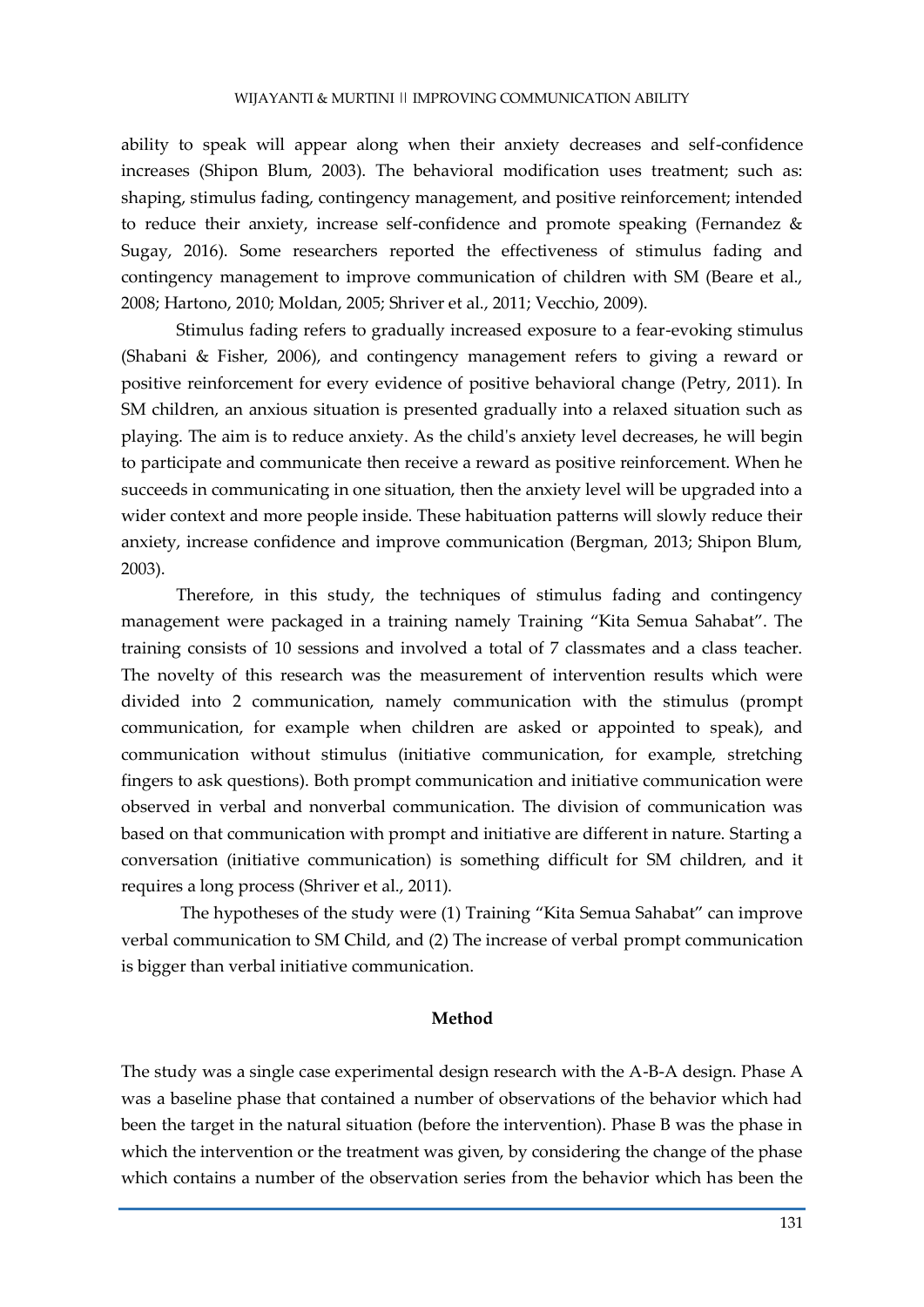target in the natural situation (before the intervention). Phase B was the phase in which the intervention or the treatment is given, by considering the change of the dependent variable. The measurement was continued after the treatment (Phase A) (Barlow & Hersen, 1984).

The measurement used observation of communication behavior during the baseline phase, the intervention, and the follow-up. The measurement included the dependent variable, the verbal and the nonverbal communication which were divided into two stimulus conditions, namely the communication with prompt, and initiation communication (Shriver et al., 2011). The observation was conducted 22 times; 6 times in the baseline phase, 10 times in the intervention phase, and 6 times in the follow-up phase. In a single-case experimental design, the number of baselines contributed to the power of the experiment result, in which the minimum number of the baseline is 2. The great number of the baseline (for example 5 times of the baseline measurement) and if one of the five measurements is not different, hence the intervention impact will be very clear (Kazdin, 1984).

The dependent variable in this research was the verbal communication and the nonverbal communication observed in two stimulus conditions, e.g. the communication in the presence of prompt (prompt communication), and the communication when there is no prompt (initiative communication) (Shriver et al., 2011).

| Variable                      | Indicator                               | <b>Behavior Example</b>              |  |  |  |
|-------------------------------|-----------------------------------------|--------------------------------------|--|--|--|
| <b>Communication Behavior</b> |                                         |                                      |  |  |  |
| Nonverbal (NV)                | Communication used body                 | Pointing with finger, raising        |  |  |  |
|                               | language to convey opinion, feeling     | shoulders, pulling the cloth to call |  |  |  |
|                               | and hope without producing sound.       | someone, shaking head, nodding       |  |  |  |
|                               |                                         | head                                 |  |  |  |
| Verbal (V)                    | Communication was conducted by          | Calling someone's name with voice,   |  |  |  |
|                               | using the sound (any volume) to         | answering questions by producing     |  |  |  |
|                               | convey opinion, feeling and hope.       | voice and asking questions by        |  |  |  |
|                               |                                         | producing voice.                     |  |  |  |
|                               | <b>Stimulus Condition</b>               |                                      |  |  |  |
| Prompt                        | Communication was conducted by -        | Teacher's request that a group of    |  |  |  |
| Communication                 | teachers or friends with the student    | children sing together in front of   |  |  |  |
|                               | target (the subject) (or the group in   | the class.                           |  |  |  |
|                               | which the student included one of -     | Asking questions to the students     |  |  |  |
|                               | the target) by pushing the student      | who become the target                |  |  |  |
|                               | who becomes the target to do the        |                                      |  |  |  |
|                               | communication                           |                                      |  |  |  |
| Initiative                    | The students communicate verbally -     | Asking questions without being       |  |  |  |
| Communication                 | initiatively both<br>and<br>with<br>the | requested                            |  |  |  |

# **Table 1.**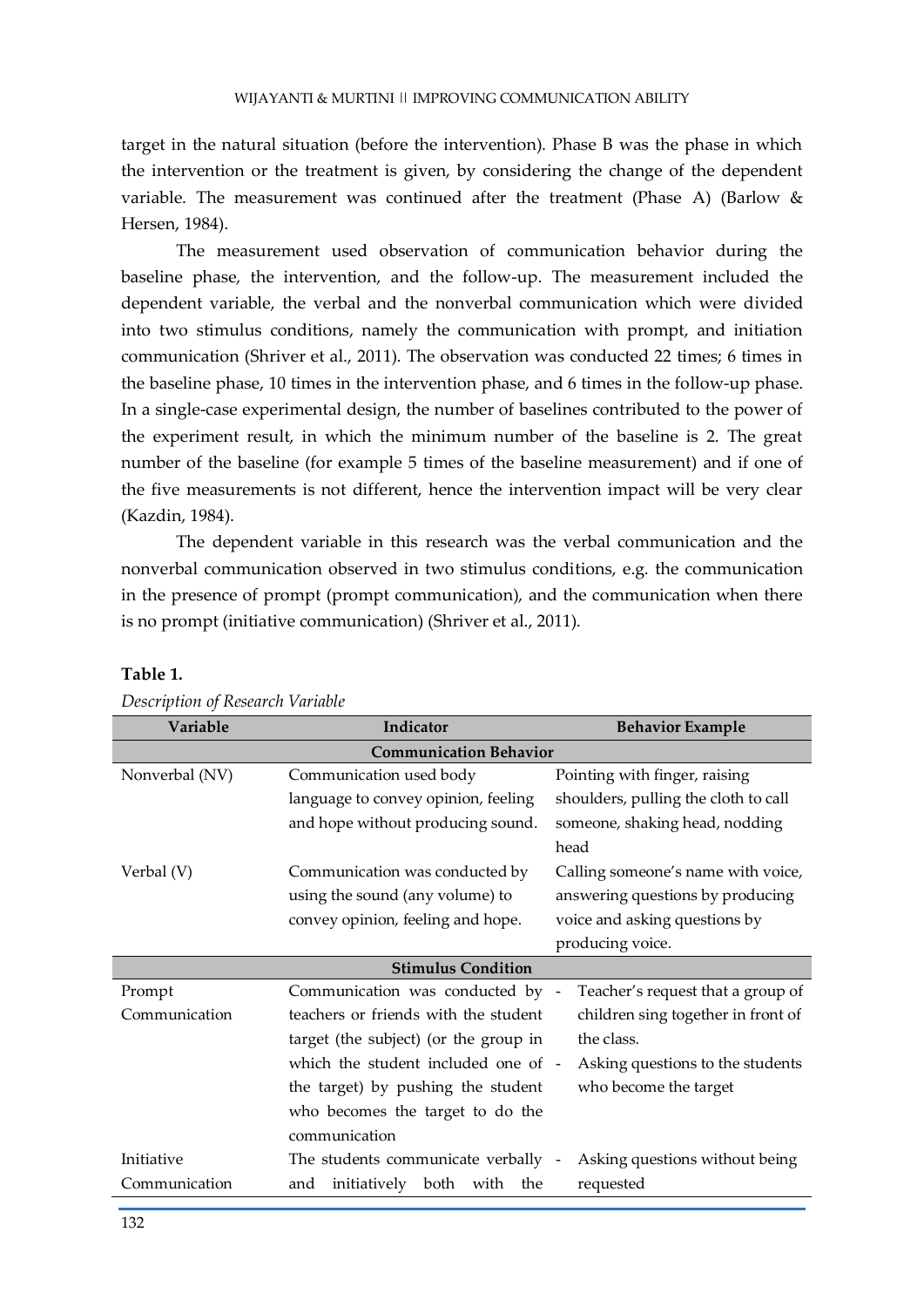#### WIJAYANTI & MURTINI || IMPROVING COMMUNICATION ABILITY

teacher and friends in the same age - Calling friends spontaneously without the support from the teacher of friends in the same age

The independent variable in this research was the "Kita Semua Sahabat'' training. This training uses behavioral techniques, e.g., stimulus fading and contingency management. The technique of stimulus fading in this intervention begins in the situations in which the child is able to communicate well verbally. For instance, if the child feels comfortable at home but has not ever spoken at school, the plan may involve classmates coming to the house to play with the child. Once the child is able to speak comfortably with the classmates, they can go to the park or other playing situations which enable him to play together. It may also be in the schoolyard when other students or teachers are not in the area. The presence of friends is added gradually to increase their confidence. These sessions were conducted before or after school. If the child felt comfortable talking to some friends, another friend could be added to this group. Teachers and other school personnel were added to this group gradually.

The process is gradually camouflaged by adding the number of people when the child feels comfortable talking to the children in that group (this is called the stimulus fading technique). Parents are added to boost the child's confidence and removed gradually when the child feels comfortable in his/her group (Moldan, 2005). The contingency management technique in this research was shown from the reward given (in the form of coin chocolates or snacks) for every verbalization by the subject during the training. The researcher employed the rate of responding a fixed-ratio, in which the subject would get the reward when he/she is eager to communicate verbally 15 times during the intervention period. This technique was chosen since this model is considered the most resulting response which is expected and needs less time (Schunk, 2012). The subject was also given the explanation about the reward scheme, that she would get the reward if she communicated verbally at school 15 times.

The training module in this research was modified from the previous SM researcher (Hartono, 2010). Some modifications made were (1) the research subject was a 5 years-old boy, (2) the subject fell into moderate-severe SM category, (3) the research locations were more varied and involved nature class setting, (4) involving more classmates, (5) different type of games, (6) involving the natural teaching and learning activity and (7) the different measurement was divided into prompt communication and initiative communication.

The data were analyzed using three ways, namely (a) visual, which is a graph of the subject communication development, and (b) quantitative, which is a comparison of means between the baseline phase, the intervention, and the follow up by using one-way ANOVA analysis.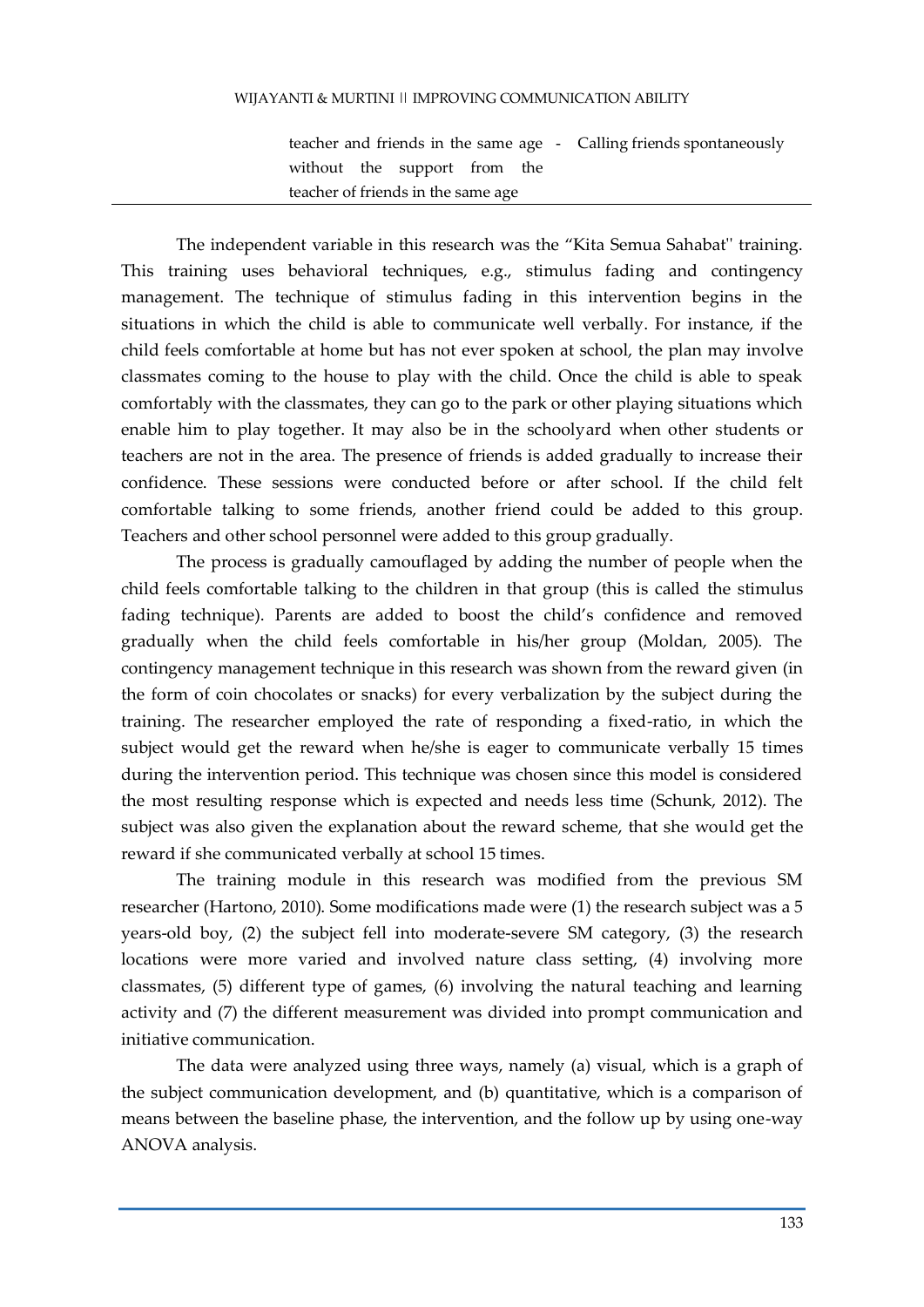The subject in the study was a 5 years-old boy, met the SM diagnostic based on DSM V and belonged to the Moderate Severe SM category, who was using nonverbal communication in a certain environment situation but nevertheless using the verbal language fluently at home (Utnick, 2008). The subject refused to speak at school, at public places such as the market, department store, and other unfamiliar places for him. But he wanted to talk at home, to his parents and also to his siblings. He had refused to speak in school since his first year of kindergarten (for 1.5 years), and only used nonverbal language such as pointing or shaking his head when conveying something.

The comprehensive report of the SM diagnosis was the observation result and the interview that was conducted by the researcher. The observation was conducted by two people (interrater observer) to make sure the data's reliability (observer reliability), whereas the interview was conducted by one person (Kazdin, 1984). The diagnosis was conducted by a child psychologist. Written informed consent was obtained from the subject's parents. Parents had already known and approved the procedure and all the risks that might arise in this study. The study was also approved by teachers and the school principal.

## **Results**

*Prompt Verbal Communication and Initiative Verbal Communication*

#### **Figure 2.**

*The Development of Verbal Prompt Communication and Verbal Initiation Communication*



Information :

| The Baseline Phase     |  |
|------------------------|--|
| The Intervention Phase |  |
| The Follow Up Phase    |  |

The average of the verbal communication with the opportunity or prompt by the subject during the baseline phase I was 0, whereas in the intervention phase was 9.8 and in the follow-up phase was 16.33. The analysis result showed that the value of  $F = 22.976$ ,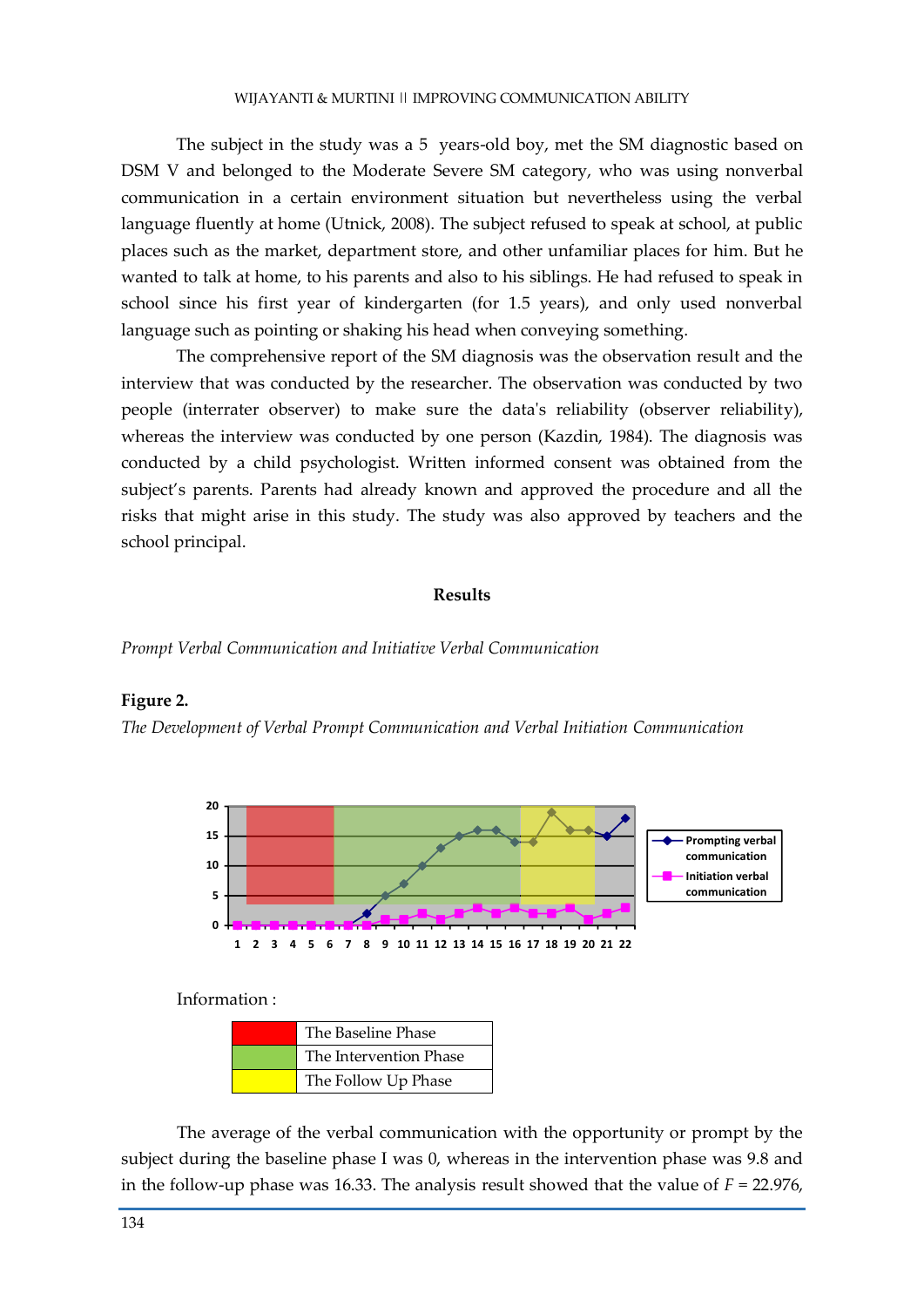$p = 0.00$  ( $p \le 0.01$ ), meaning that Kita Semua Sahabat Training significantly improved verbal communication with stimulus (prompt communication). The percentage of the training impact could be seen with the formula (Field, 2009):

 $Q^2 =$  JK<sub>A</sub> - (k-1 . MK<sub>d</sub>)  $JK_t + MK_d$  $Q^2 = 0.67$ 

This result shows that the great impact of this training to the subject's verbal communication prompting was 67%. The average value of the initiative verbal communication in the subject during the baseline phase was 0, whereas in the intervention phase was 1.5, and the average value of the follow-up phase was 2.1. The *Fvalue* among the baseline phase, the intervention phase, and the follow up phase were 10.709 with the significance of 0.001 (*p*<0.01). This result shows that Kita Semua Sahabat Training was very significant to improve the initiative verbal communication (without prompt). The value of  $Ω<sup>2</sup> = 0.46$ . Therefore the significant impact of the training to the improvement of the initiative verbal was 46%.

# *Prompt Nonverbal Communication and Initiative Nonverbal Communication*

The prompt nonverbal communication at baseline I phase was 1.3, the intervention phase was 2.7, and the follow-up phase was 1.6. The analysis result among the baseline phase, the intervention phase and the follow-up phase showed  $F = 7.225$  with  $p = 0.005$  ( $p \le 0.01$ ).

# **Figure 3.**





The comparison between the baseline phase and the intervention phase showed *p*  $= 0.006$  ( $p \le 0.01$ , whereas the comparison between the intervention phase and the followup phase was 0.039 (*p*<0.05). Nevertheless, insignificant result happened in the baseline phase to the follow-up phase which showed  $p = 0.727$  ( $p > 0.05$ ). This result indicates that this training was not significant to improve the prompt nonverbal communication.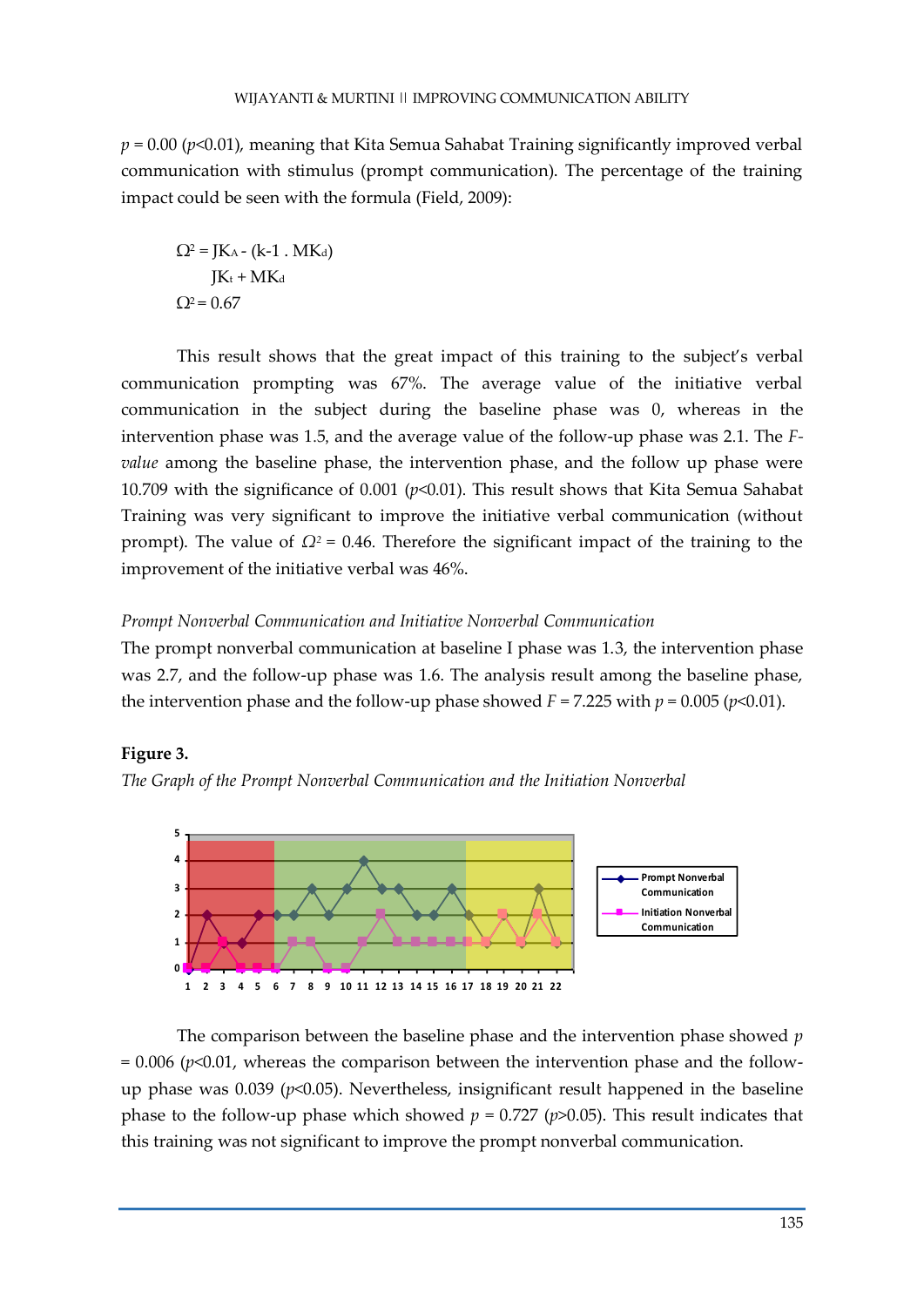Commonly, the nonverbal communication conducted initiatively during the baseline phase was 0.16, the intervention phase was 0.9, whereas the follow-up phase was 1.3. The analysis results among 3 measurements show the value of *F* = 7.886 with the value of  $p = 0.003$  ( $p < 0.01$ ). This result indicates that this training was very significant to improve the initiation nonverbal ability. The value of  $\Omega^2 = 0.38$ , therefore the big impact of the training to the subject initiative nonverbal communication was 38%.

# **Table 2.**

*Differences in Communication between the Baseline Phase and the Intervention Phase*

| No | Variable                              | Sig. of Mean      | <b>Mean Difference</b> |              |
|----|---------------------------------------|-------------------|------------------------|--------------|
|    |                                       | <b>Difference</b> | <b>Baseline</b>        | Intervention |
|    | Prompt Verbal Communication           | 0.001 (p<0.01)    |                        | 9.8          |
|    | Initiative Verbal Communication       | 0.007 (p<0.01)    |                        | 1.5          |
|    | <b>Prompt Nonverbal Communication</b> | 0.006 (p<0.05)    | 1.3                    | 2.7          |
| 4  | Initiative Nonverbal Communication    | 0.033 (p<0.05)    | 0.16                   | 0.9          |

According to Table 2, the training improved prompt verbal communication, initiative verbal and the prompt nonverbal at significant rate with *p*<0.01 during the baseline phase, whereas the initiative nonverbal communication significantly improved with  $p<0.05$ . The improvement of prompt verbal communication was higher than initiative nonverbal communication (mean difference), but both communication was significantly increased.

# **Table 3.**

*Communication Differences between the Intervention Phase and the Follow Up Phase*

| No | Variable                           | Sig. of Mean      | <b>Mean Difference</b> |           |
|----|------------------------------------|-------------------|------------------------|-----------|
|    |                                    | <b>Difference</b> | Intervention           | Follow Up |
|    | Prompt Verbal Communication        | 0.019 (p<0.05)    | 9.8                    | 16.3      |
|    | Initiative Verbal Communication    | 0.295 (p > 0.05)  | 1.5                    | 2.1       |
|    | Prompt Nonverbal Communication     | 0.039 (p<0.05)    | 1.7                    | 1.6       |
| 4. | Initiation Nonverbal Communication | 0.260(p>0.00)     | 0.9                    | 1.3       |

According to Table 3, prompt verbal communication improved significantly, nevertheless the prompt nonverbal communication decreased significantly. The initiative verbal communication and the initiative nonverbal communication did not increase significantly. The prompt verbal communication was significantly increased  $(p<0.05)$ while initiative verbal communication is not significantly increased ( $p$ >0.05) if we compare the intervention and follow-up phases.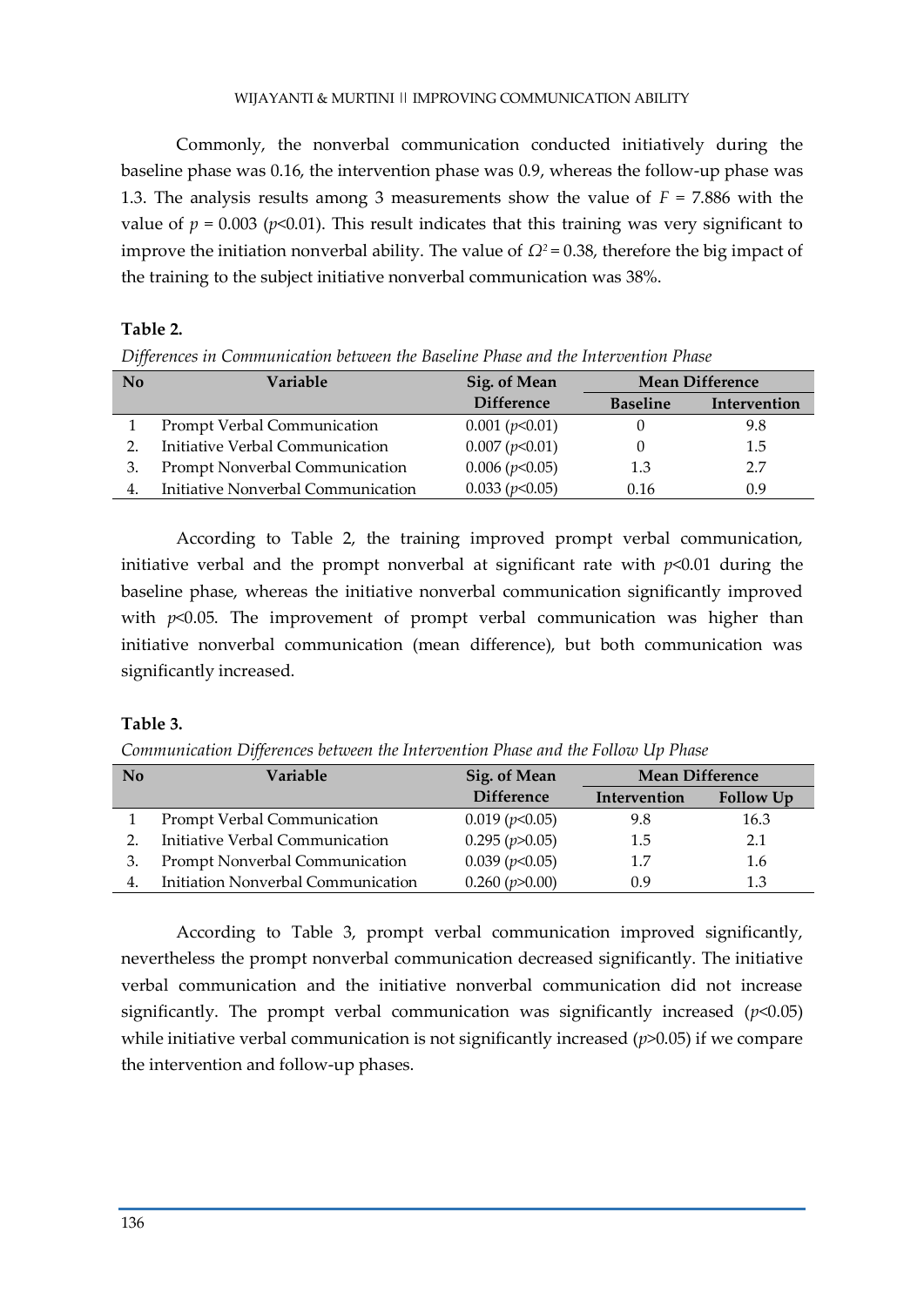# WIJAYANTI & MURTINI || IMPROVING COMMUNICATION ABILITY

| $\bf No$ | Variable                           | Sig. of Mean      | <b>Mean Difference</b> |                  |
|----------|------------------------------------|-------------------|------------------------|------------------|
|          |                                    | <b>Difference</b> | <b>Baseline</b>        | <b>Follow Up</b> |
|          | Prompt Verbal Communication        | 0.001 (p<0.01)    |                        | 16.3             |
|          | Initiative Verbal Communication    | 0.001 (p<0.01)    |                        | 2.1              |
|          | Prompt Nonverbal Communication     | 0.727 (p > 0.05)  | 1.3                    | 1.6              |
| 4.       | Initiation Nonverbal Communication | 0.003 (p<0.01)    | 0.16                   | 1.3              |

# **Table 4.**

*Communication Differences between the Baseline Phase and the Follow Up Phase*

According to Table 4, by comparing the condition before and after the training (the baseline and the follow-up), this training was significant to improve prompt verbal communication, the initiative verbal communication, and initiative nonverbal communication. The prompt nonverbal communication did not improve significantly if it is compared to the baseline phase. After the intervention, the subject's verbal communication tended to improve, but the nonverbal communication tended to decrease after the implementation of the intervention.

# **Discussion**

According to the findings, the child's communication improved after the training, especially verbal communication both in prompt verbal communication and also initiative verbal communication. The intervention in this research was conducted on a 5 years old boy using a behavioral-based approach (stimulus fading and contingency management), several researchers reported that behavioral intervention is suitable for younger children with SM. Meanwhile, a form of active cognitive restructuring as a component of cognitive-behavioral therapy (CBT) could be particularly important for older children (Oerbeck et al., 2020). Support for the latter is the beneficial effect also found in older children after a modular treatment of SM including a cognitive component (Lang et al., 2016). Intervention in early childhood has been found to be related to the decreased probability of the development of psychopathology later on. The plasticity and resiliency associated with early childhood may provide the individual with the resources to adapt and incorporate skills from treatment more readily; or, young children may be less conditioned toward their particular "disorder" behavior and thus the influence of purposeful, efficient treatment could have a stronger and more lasting impression at this early developmental stage (Conn & Coyne, 2014).

Individuals with SM demonstrate a consistent failure to speak in specific social situations (at school) despite speaking in others (at home). This disorder may result in social impairments as children become too anxious to socially interact. Intervention with SM children should be conducted to reduce the anxiety and improve their self-confidence in their social situation (Klein et al., 2017). Along with decreasing their anxiety and increasing their self-confidence, so communication will appear. In the Kita Semua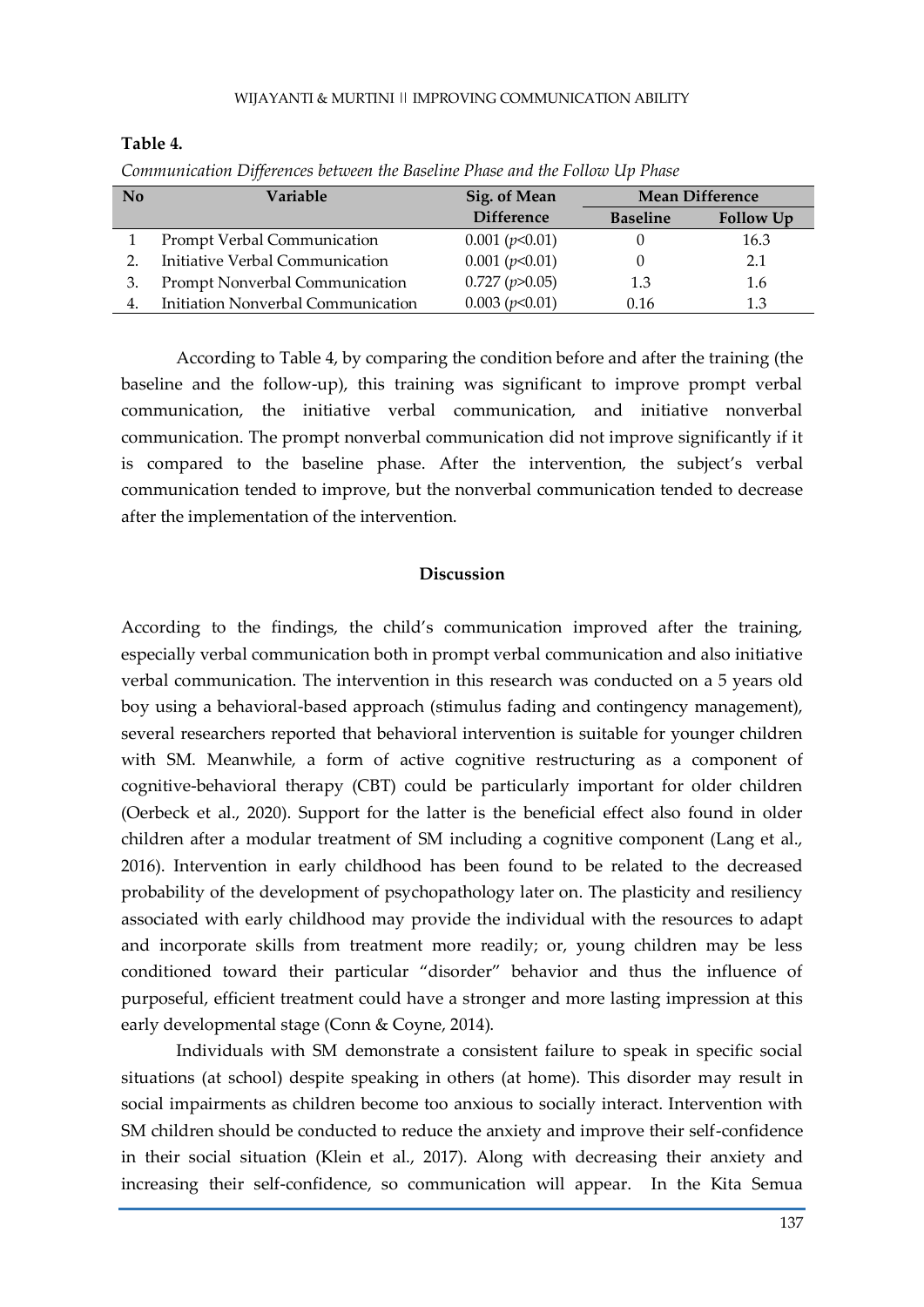Sahabat Training, the subject level anxiety was decreased slowly through the combination of stimulus fading and contingency management techniques. The stimulus fading technique in this research is started in the situation which is comfortable for the children, that is at home and later being introduced to the environment which is more complex outside the house gradually, such as friends' houses, recreation places, and schools. The number of people was also added gradually when the subject felt comfortable. The implementation of contingency management was giving rewards as the reinforcement for verbal communication shown by the subject during the intervention phase. The result showed that there is an improvement in the verbal communication frequency from the baseline to the intervention. The training result also remained at the follow-up.

The combination of the stimulus fading and contingency management technique in this research is the development of the base principle of the ABC behavior theory (Vecchio, 2009). The stimulus is presented to the subject (which is the antecedent condition, that is when other people invite the subject to speak). The subject then responds to the stimulus by giving the answer verbally (behavioral). Then, other people will give the reward to verbal communication she does (contingency management technique as the consequences). The scheme is repeated continuously to become the subject's new habit and affect her to be more eager to speak. And this form succeeds in improving the subject of verbal communication. The result is also in line with some previous studies of the effectiveness of behavioral strategies about stimulus fading and contingency management to treat children with SM (Beare et al., 2008; Hartono, 2010; Vecchio, 2009). Among all the interventions used to treat SM, behavioral interventions were the most effective and had the strongest research report, because it focuses on behavioral change of the subject (Busse & Downey, 2011).

The increased frequency of verbal prompt communication was more than verbal initiative communication (Picture 1). Statistical analysis showed that the improvement of prompt verbal communication at 67%, whereas the initiation verbal communication shows 47%. This is because for the SM child, initiatively inviting others to communicate is the most prevented thing for him/her, and to turn up the communication of the SM child cannot be forced (Shipon Blum, 2003). A similar thing also happens to the subject, wherein the condition that there are fewer stimuli, she seldom tentatively speaks to others. The communication he did was still limited to answering questions from his friends or teachers. Starting a conversation is difficult for the SM child, and it needs a long process (Shriver et al., 2011). The importance of the stimulus for the SM child is to help them to increase the communication response. For an SM child, it is easier to answer the questions and give the response than having to ask a question or give a comment (Krysanski, 2003).

We found an interesting finding that the improvement of prompt nonverbal communication was not significant, even tended to decrease after the intervention. The prompt nonverbal communication development was in contrast with the verbal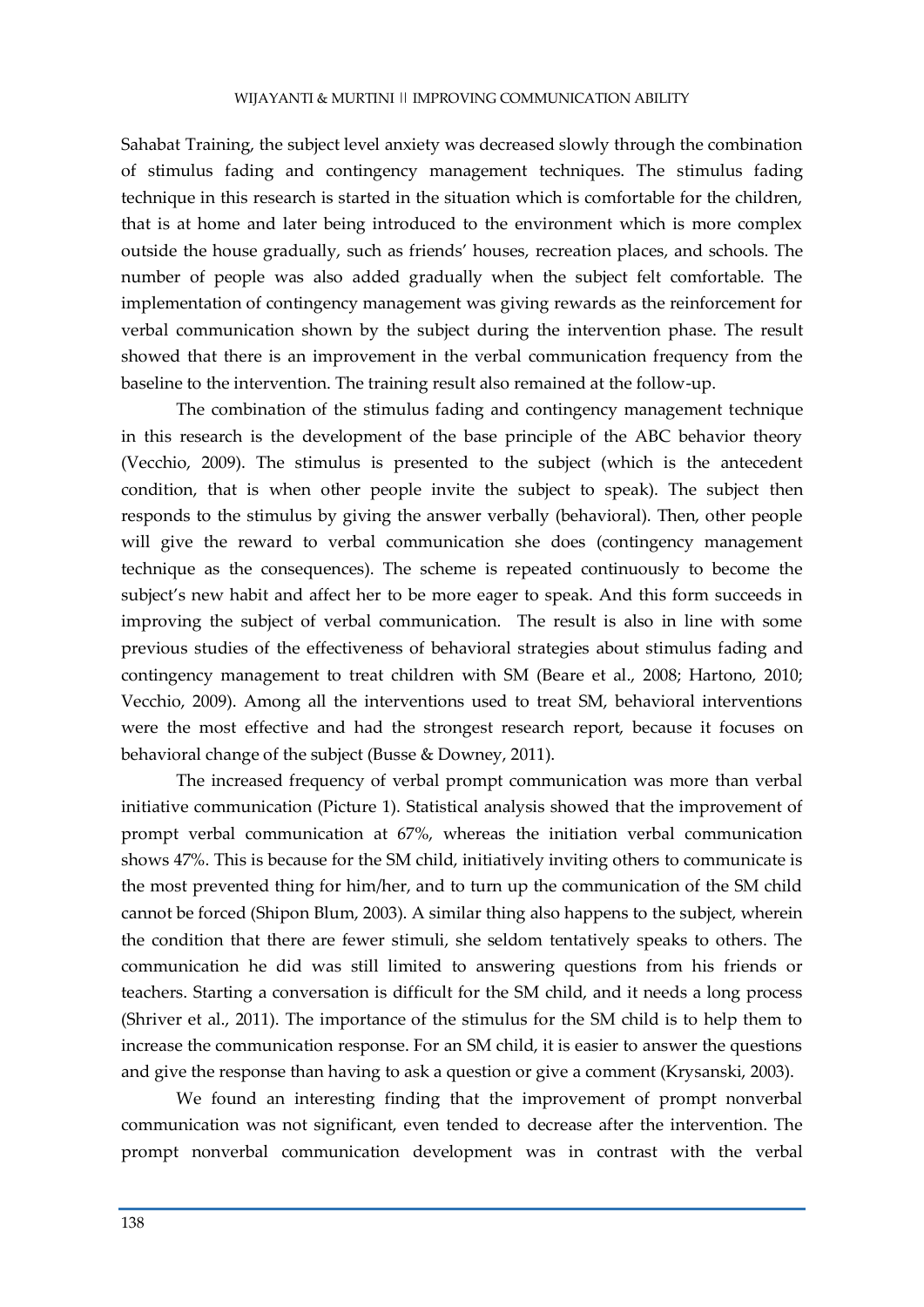communication, the verbal communication was improved, and the nonverbal communication tended to decrease, which is shown in Figure 4.

# **Figure 4.**

*Comparison Between Prompting Verbal and Nonverbal Communication*



This research is in line with the intervention technique of this research. The intervention technique used is the giving of the reward when she speaks (doing the verbal communication), with this technique; students learn that she will get the reward if she speaks. Therefore, the subject will try to respond to the environment with verbal communication as often as possible, and it makes the nonverbal communication tend to decrease. In line with the (Shriver et al., 2011) research who finds that there is an improvement of the prompt verbal communication which is significant after the intervention using the stimulus fading and the contingency management technique.

In the intervention phase and the follow-up phase, the subject experiences a significant advancement even though the training has ended. The intervention to the SM child is conducted step by step along with the comfort they feel. Along with the comfort feeling they had by using verbal communication, nonverbal communication will be decreased (Bergman, 2013). This training could be considered as one of the effective training of SM children even when the treatment is over. Several studies have also found the efficacy of behavioral approach intervention to increase functional speech and decrease SM symptoms, and follow-up results showed increased functional speech, maintained at 3 months (Bergman, 2013). The behavioral intervention focused on stimulus fading and contingency management was very useful to decrease their anxiety and increase their self-confidence. As their self-confidence increases, the child will be more courageous to interact with his environment. Of course, social support becomes crucial to maintaining this desired behavior after the treatment. Younger children receiving treatment showed higher speaking frequency and lasting results (Oerbeck et al., 2014).

The research design was a single case experimental design. It means that the study employed a single subject as the participant. Therefore, the research result is challenging to be generalized. Meanwhile, several researchers had stated that the single case experimental design is an experimental design that can help identify the effectiveness of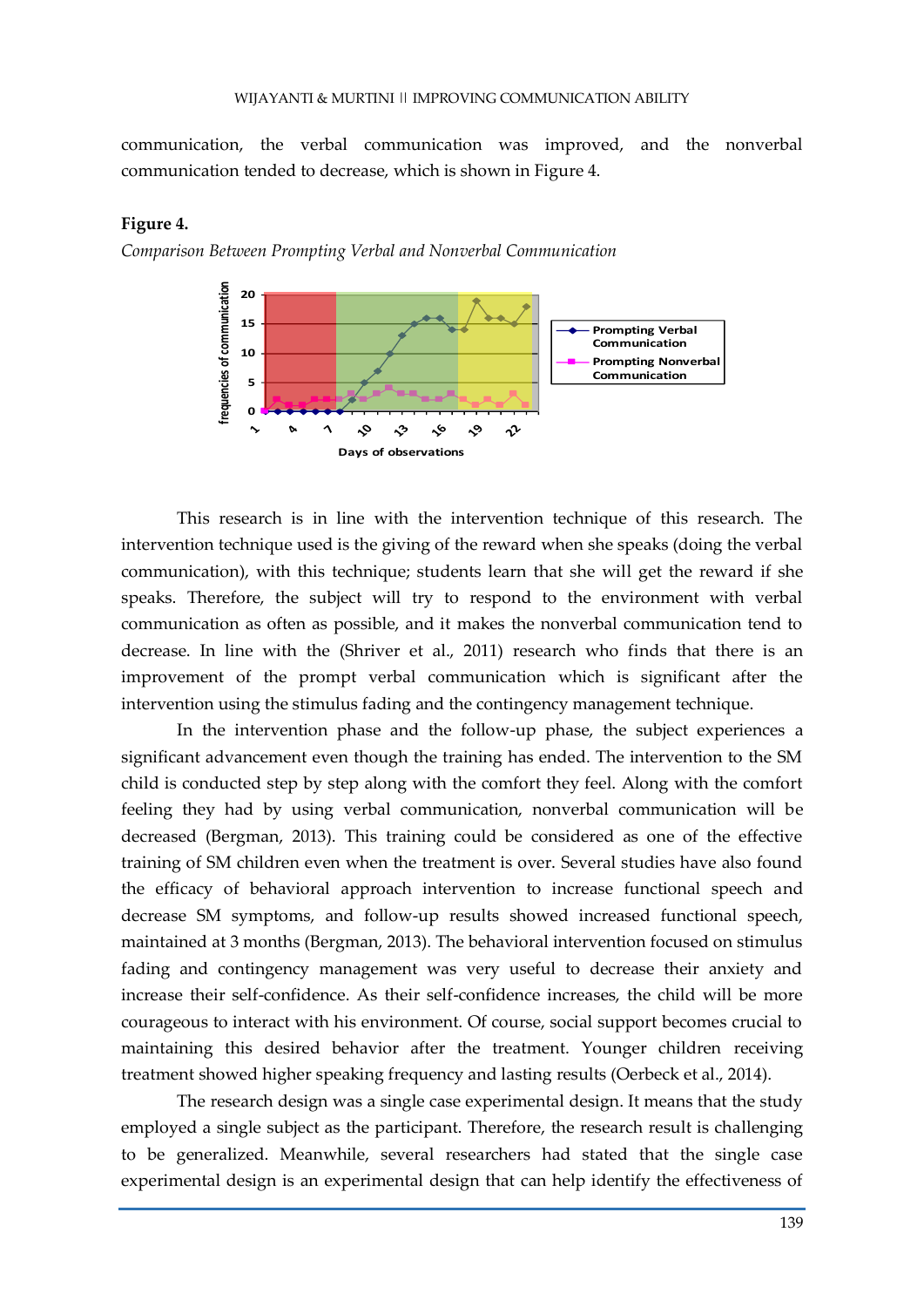specific treatment and in describing individual-level effects (Byiers et al., 2014). Individual uniqueness becomes an important consideration in the treatment process, therefore the single case experimental design is more suitable for examining whether an intervention is effective or not for a "disorder". The study focused more on the effectiveness of behavioral approach intervention for SM children, with moderate-severe category. Further research could implement the intervention procedure with the same category of an SM child, or even a different category, just to find out whether the intervention is still effective or not. This research, though, had the weakness that the subject was only one person, one gender, and had no control group makes this research difficult to be generalized. Further study is suggested to use some subjects with different genders to corroborate the effectiveness of this training (Lang et al., 2016).

# **Conclusion**

The training of "Kita Semua Sahabat" significantly improves communication of children with SM. The increase of prompt verbal communication was greater than initiative verbal communication. Our interesting finding is that the prompt nonverbal communication tends to decrease; meanwhile the prompt verbal communication has increased significantly. As the child's anxiety decreased, their speech increased. Follow-up study showed that the result remained, because the subject's self-confidence increased as long as he received support from their environments.

# *Suggestion*

Because the study used a single case experimental design, further study is suggested to replicate the intervention to different categories of SM Child, different gender and adding a control group to discover whether the intervention is also effective or not.

#### *Acknowledgement*

The author would like to thank Prof. Amitya for the inspiring discussion that lead to the research, and also Prof. Saifuddin Azwar for his helpful inputs and support.

# *Authors' contribution*

PAKW and M conceived of the presented idea. PAKW developed the theory, carried out the experiment, and performed the analytical statistics. M encouraged first author to investigate a specific aspect and supervised the findings of this work. All authors discussed the result and contributed to the final manuscript.

# *Conflict of interest*

The authors declared no potential conflict of interest with respect to the research, authorship, and/or publication of this article.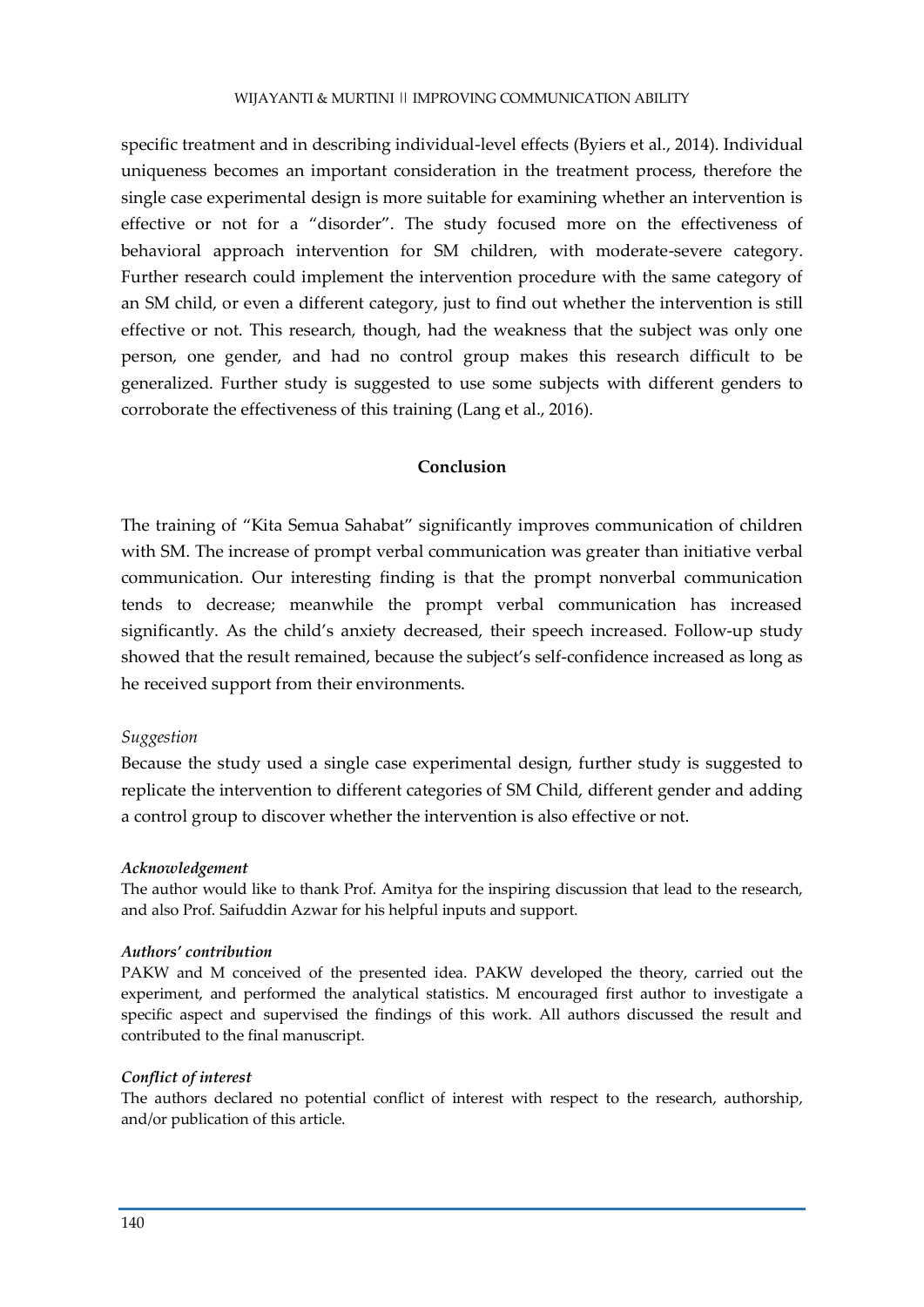#### *Funding*

The authors received no financial support for the research, authorship, and/or publication of this article.

## *Orcid ID*

Puspita Adhi Kusuma Wijayanti 0000-0002-5177-4239

## **References**

- American Psychiatric Association (APA). (2013). *Diagnostic and manual of mental disorder* (5th ed.). American Psychiatric Association.
- Barlow, D. H; & Hersen, M. (1984). *Single case experimental design: Strategies for studying behavior change* (2nd ed.). Pergamon Press.
- Beare, P., Torgerson, C., & Creviston, C. (2008). Increasing verbal behavior of a student who is selectively mute. *Journal of Emotional and Behavioral Disorders*, *16*(4), 248–255. https://doi.org/10.1177/1063426608317356
- Bergman, L. (2013). *Treatment for children with selective mutism: An integrative behavioral approach*. Oxford University Press.
- Busse, R. T., & Downey, J. (2011). Selective mutism: A three-tiered approach to prevention and intervention. *Contemporary School Psychology*, *15*, 53–63. Retrieved from http://www.casponline.org/pdfs/pdfs/2011\_journal\_all\_001-144.pdf#page=55
- Byiers, Breanne., Reichle, Joe., Symons, F. J. (2014). Single subject experimental design for evidence-based practice. *Am J Speech Lang Pathol*, *23*(4), 397–414. https://doi.org/10.1044/1058-0360(2012/11-0036).Single-Subject
- Carbone, D., Schmidt, L. A., Edison, S., Pierre, J. S., & Boyle, M. H. (2010). Behavioral and socio-emotional functioning in children with selective mutism: A comparison with anxious and typically developing children across multiple informants. *Journal of Abnormal Child Psychology, 38*, 1057–1067. https://doi.org/10.1007/s10802-010-9425-y
- Conn, B. M., & Coyne, L. W. (2014). Selective mutism in early childhood: Assessment and treatment of an African American preschool boy. *Clinical Case Studies*, *13*(6), 487– 500. https://doi.org/10.1177/1534650114522912
- Diliberto, R. A., & Kearney, C. A. (2016). Anxiety and oppositional behavior profiles among youth with selective mutism. *Journal of Communication Disorders*, *59*, 16–23. https://doi.org/10.1016/j.jcomdis.2015.11.001
- Fernandez, K. T. G., & Sugay, C. O. (2016). Psychodynamic play therapy: A case of selective mutism. *International Journal of Play Therapy*, *25*(4), 203–209. https://doi.org/10.1037/pla0000034
- Hartono, M. A. (2010). *Pelatihan sahabat anak untuk meningkatkan komunikasi pada anak selective mutism*. Universitas Gadjah Mada.
- Kazdin, A. E. (1984). *Behavior modification in applied settings*. Dorsey Press.
- Klein, E. R., Armstrong, S. L., Skira, K., & Gordon, J. (2017). Social Communication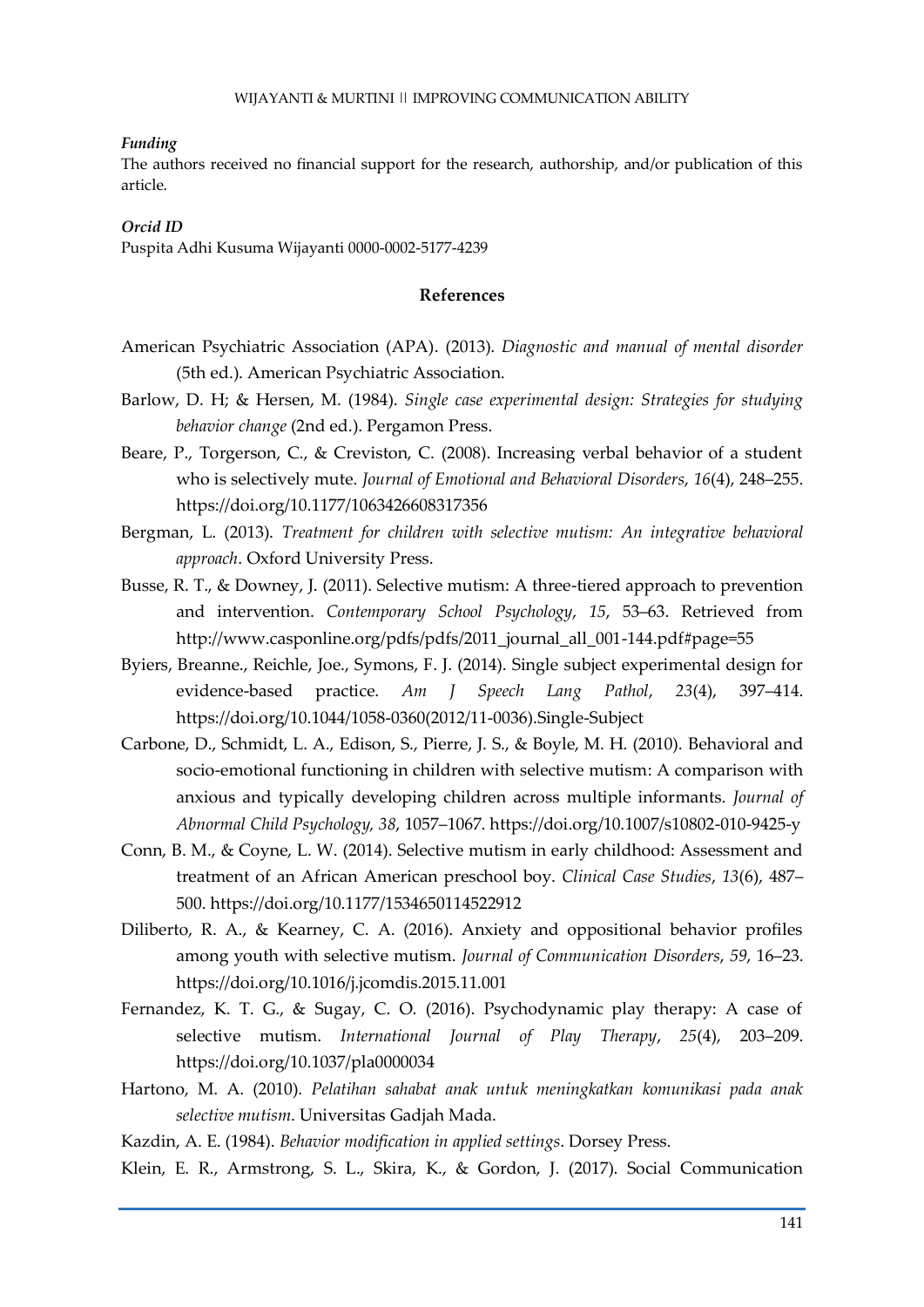Anxiety Treatment (S-CAT) for children and families with selective mutism: A pilot study. *Clinical Child Psychology and Psychiatry*, *22*(1), 90-108. https://doi.org/10.1177/1359104516633497

- Krysanski, V. L. (2003). A brief review of selective mutism literature. *Journal of Psychology: Interdisciplinary and Applied*, *137*(1), 29–40. https://doi.org/10.1080/00223980309600597
- Lang, C., Nir, Z., Gothelf, A., Domachevsky, S., Ginton, L., Kushnir, J., & Gothelf, D. (2016). The outcome of children with selective mutism following cognitive behavioral intervention: a follow-up study. *European Journal of Pediatrics*, *175*(4), 481-487. https://doi.org/10.1007/s00431-015-2651-0
- Longobardi, C., Badenes-Ribera, L., Gastaldi, F. G. M., & Prino, L. E. (2019). The student– teacher relationship quality in children with selective mutism. *Psychology in the Schools*, *56*(1), 32–41. https://doi.org/10.1002/pits.22175
- Manassis, K., Tannock, R., Garland, E. J., Minde, K., McInnes, A., & Clark, S. (2007). The sounds of silence: Language, cognition, and anxiety in selective mutism. *Journal of the American Academy of Child and Adolescent Psychiatry*, *46*(9), 1187–1195. https://doi.org/10.1097/CHI.0b013e318076b7ab
- Moldan, M. B. (2005). Selective mutism and self-regulation. *Clinical social work journal*, *33*(3), 291–307. https://doi.org/10.1007/s10615-005-4945-6
- Muris, P., & Ollendick, T. H. (2015). Children who are anxious in silence: A review on selective mutism, the new anxiety disorder in DSM-5. *Clinical Child and Family Psychology Review*, *18*(2), 151–169. https://doi.org/10.1007/s10567-015-0181-y
- Nowakowski, M.E., Cunningham, C., McHolm, A., Evans, M., Edison, S., Pierre, J., Boyle, M., Schmidt, L. (2009). Language and academic abilities in children with selective mutism. *Infant and Child Development*, *18*(6), 271–290. https://doi.org/10.1002/icd
- Oerbeck, B., Overgaard, K. R., Bergman, R. L., Pripp, A. H., & Kristensen, H. (2020). The selective mutism questionnaire: Data from typically developing children and children with selective mutism. *Clinical Child Psychology and Psychiatry*, *25*(4), 754– 765. https://doi.org/10.1177/1359104520914695
- Oerbeck, B., Stein, M. B., Wentzel-Larsen, T., Langsrud, Ø., & Kristensen, H. (2014). A randomized controlled trial of a home and school-based intervention for selective mutism - defocused communication and behavioural techniques. *Child and Adolescent Mental Health*, *19*(3), 192–198. https://doi.org/10.1111/camh.12045
- Petry, N. M. (2011). Contingency management: What it is and why psychiatrists should want to use it. *Psychiatrist*, *35*(5), 161–163. https://doi.org/10.1192/pb.bp.110.031831
- Ponzurick, J. M. (2012). Selective mutism: A team approach to assessment and treatment in the school setting. *Journal of School Nursing*, *28*(1), 31–37. https://doi.org/10.1177/1059840511422534

Santrcok, J. W. (2018). *Life Span Development* (17th ed.). McGraw-Hill Education.

Schunk, D. H. (2012). *Learning theories: An educational perspective* (6th ed.). Pearson